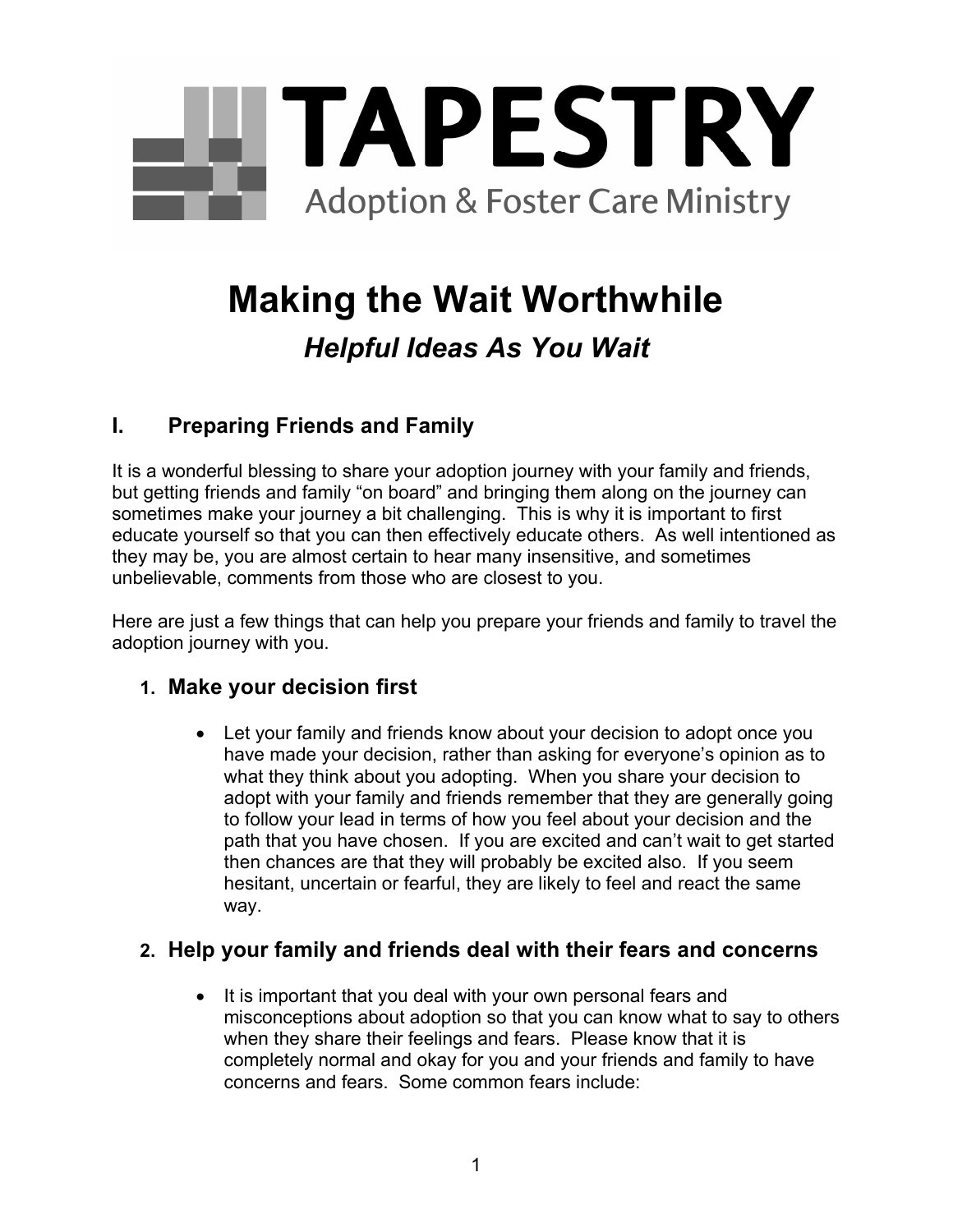- $\circ$  Is adoption just long-term care? Is it permanent?
- o How can you bond with a child that is not biologically connected to you?
- $\circ$  How long will it take?
- o How much will it cost and where will you get the money?
- o What about differences involving race and culture?
- o What about "open" adoption? Will the child be confused having "two sets of parents"?
- o What if the adoption doesn't work out?
- Help your friends and family dispel the myths and their misperceptions about adoption. It is possible that you will hear some typical myths from friends and family when you announce that you are adopting. A few of these myths include:
	- o Just wait you will get pregnant as soon as you adopt
	- o Adoption costs way too much for you
	- o All children who are adopted have problems

See *Questions and Comments from Family and Friends* at [h](http://tapestry.irvingbible.org/index.php?id=1576)[ttp://tapestry](http://tapestry)[.irvingbible.org/index.php?id=1576](http://tapestry.irvingbible.org/index.php?id=1576) for more examples and ways you can address these myths and issues with your family and friends.

#### **3. Keep family and friends updated**

 When you bring your friends and family along on the journey you are inviting many questions. Those who have not adopted or do not know much about the adoption process may not realize that you may go weeks, if not months, without hearing any news. Some people may ask you if you have heard anything every time they talk to you. Let's be fair, from their perspective if they don't ask questions they are afraid you might see them as not caring, but if they ask too many questions you may get frustrated and see them as being too nosey. You may want to share with them that the adoption process can be unpredictable and that you will be more then happy to share appropriate updates with them as you receive them. You may also want to consider creating a blog. Many people find this to be a fun and great way to keep family and friends up-to-speed on everything that's happening.

> See *Adoption & Foster Care Blogging Tips* on the Tapestry website at <http://tapestry>.irvingbible.org/index.php?id=1583#c7376 for some great advice on how to create and manage an effective adoption blog.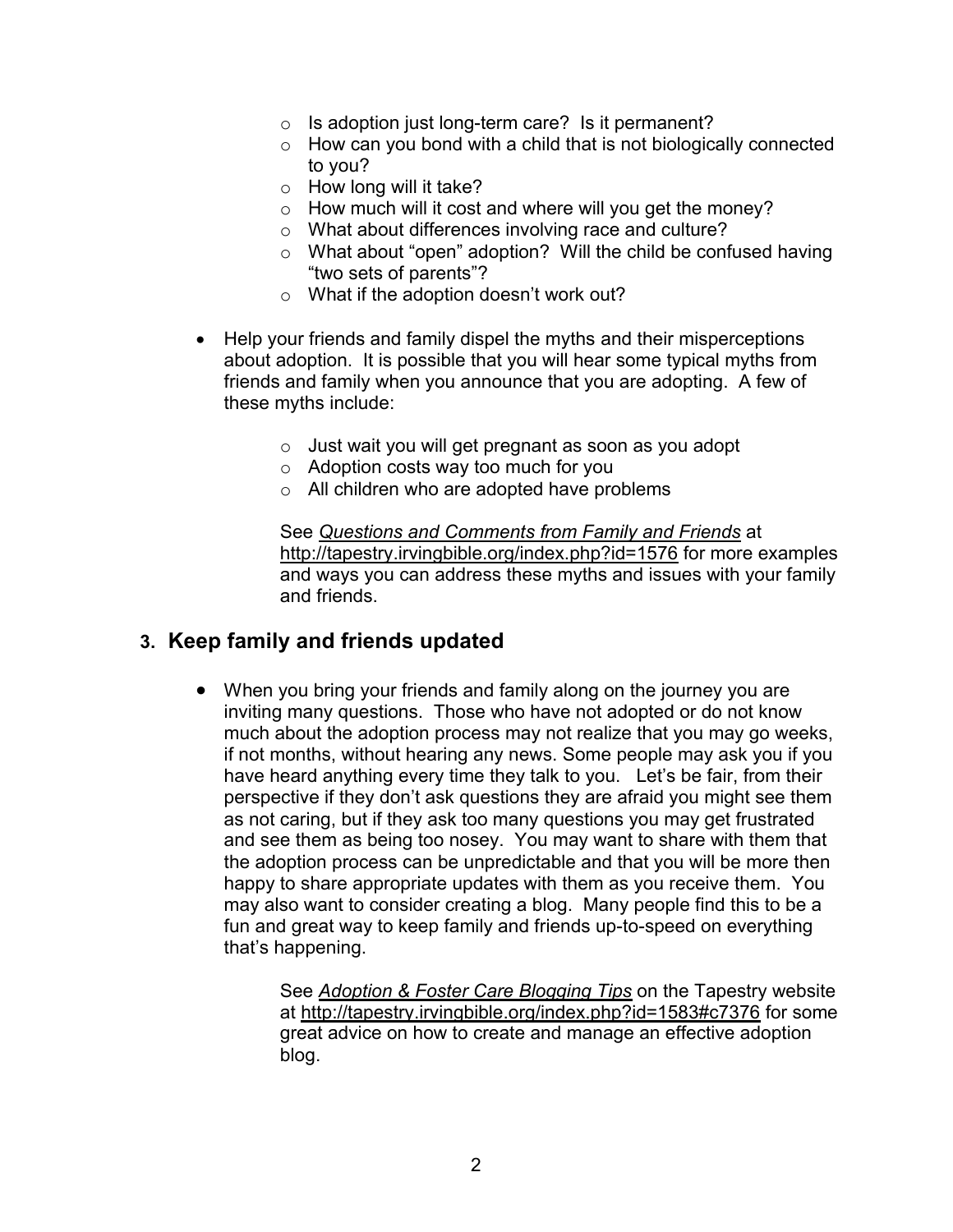#### **4. Privacy – Be the guardian of your child's story**

• It is important to remember that you are the guardian of your child's story and that you have a responsibility to keep certain facts about your child and his/her birthmother private. Your child's information belongs to them exclusively. It is normal to want to share every detail about your child's birthmother and her "situation" with others because you may be excited. But consider this important question when deciding what is appropriate to share with others: *Would I want my child to find out this information from someone other than myself or my spouse?* If the answer is "yes," you wouldn't mind if my child found out this information from someone other than you or your spouse, then it is okay to share that information. If the answer is "no," you would not like for your child to find out this information from someone other than your or your spouse, then you should keep that information private until the appropriate time.

> See *A Few Things to Consider When Telling Your Child's Story* at h[ttp://tapestry.](http://tapestry)irvingbible.org/index.php?id=1583#c7376 for more helpful thoughts on this subject.

- Be sure to share this important privacy concept with your friends and family early on in the process. Explain to them that you will not share every detail of your child's situation or that of his/her birthparents' situation with them – not because you don't want them to know – but simply because you are respecting the privacy of your child and his/her story as well as his/her birthparents.
- It is important to never 'tear down' your child's birthparents in front of your child or to others – regardless of the facts and circumstances. This does not build you up as a better parent and it does nothing positive for your child. While an honest telling of your child's history is important in the right way and at the right time, 'tearing down' your child's birthparents can often serve to 'tear down' a part of who your child understands himself or herself to be.

### **5. Correct Adoption Language**

- It is important to educate yourself on positive or respectful adoption language. For example:
	- o "She placed her baby for adoption" or "She made an adoption plan for her baby" instead of "She gave her baby up for adoption."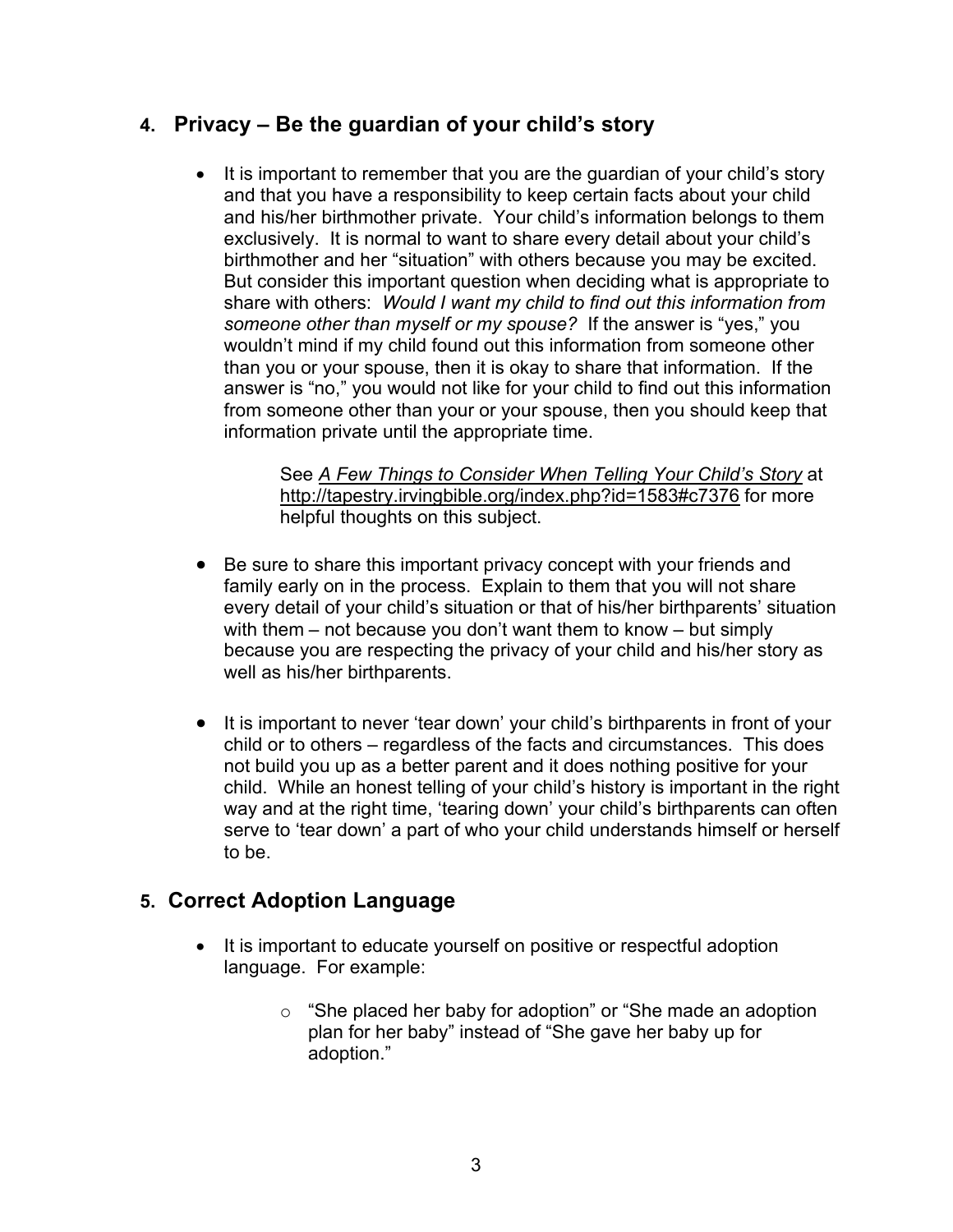o "This is Amy's son, Miles, who was adopted." Instead of "this is Amy's adopted son, Miles." Your child's adoption is just a part of their story – it is not what defines them as a person.

See *Speaking Positively: Using Respectful Adoption Language* by Patricia Irwin Johnston at [w](http://www.perspectivespress.com/pjpal.html)[ww.perspectivespress.com/pjpal.html](www.perspectivespress.com/pjpal.html).

• Once you have educated yourself then begin to educate others. Sometimes you may need to correct others about their adoption language very inconspicuously. For example: When someone says to you, "Did you get to meet his real mother?" You can respond by saying, "Yes, we did get to meet his birthmother." Typically, the person you are talking to will catch the difference and begin using the correct words. Remember, you don't have to be rude to be effective.

## **II. Making Your Adoption Agency Relationship Work Well**

Listed below are a couple of key ingredients to help make your relationship with an adoption agency (or other adoption professionals) work well.

#### **1. Communicate, Communicate, Communicate**

There is nothing more important than effective communication in making your relationship with your adoption agency work well. Questions to ask your agency to foster better communication:

- o Who will be my primary contact when I have questions or need assistance?
- o What is the best way for me to contact that person? (phone, email, in person)
- o How often can I expect to hear from this person? How often do they expect to hear from me?
- o How long will it generally take for them to respond to my calls/emails?

#### **2. Expectations, Expectations, Expectations**

Your relationship with your agency is a give and take. You have expectations of your agency and they have expectations of you. Just a few examples of these expectations are:

- o How to best communicate (mode, frequency, etc.)
- o Wait times (and changes in expected wait times)
- o Costs and expenses
- o Notification of changes in the adoption process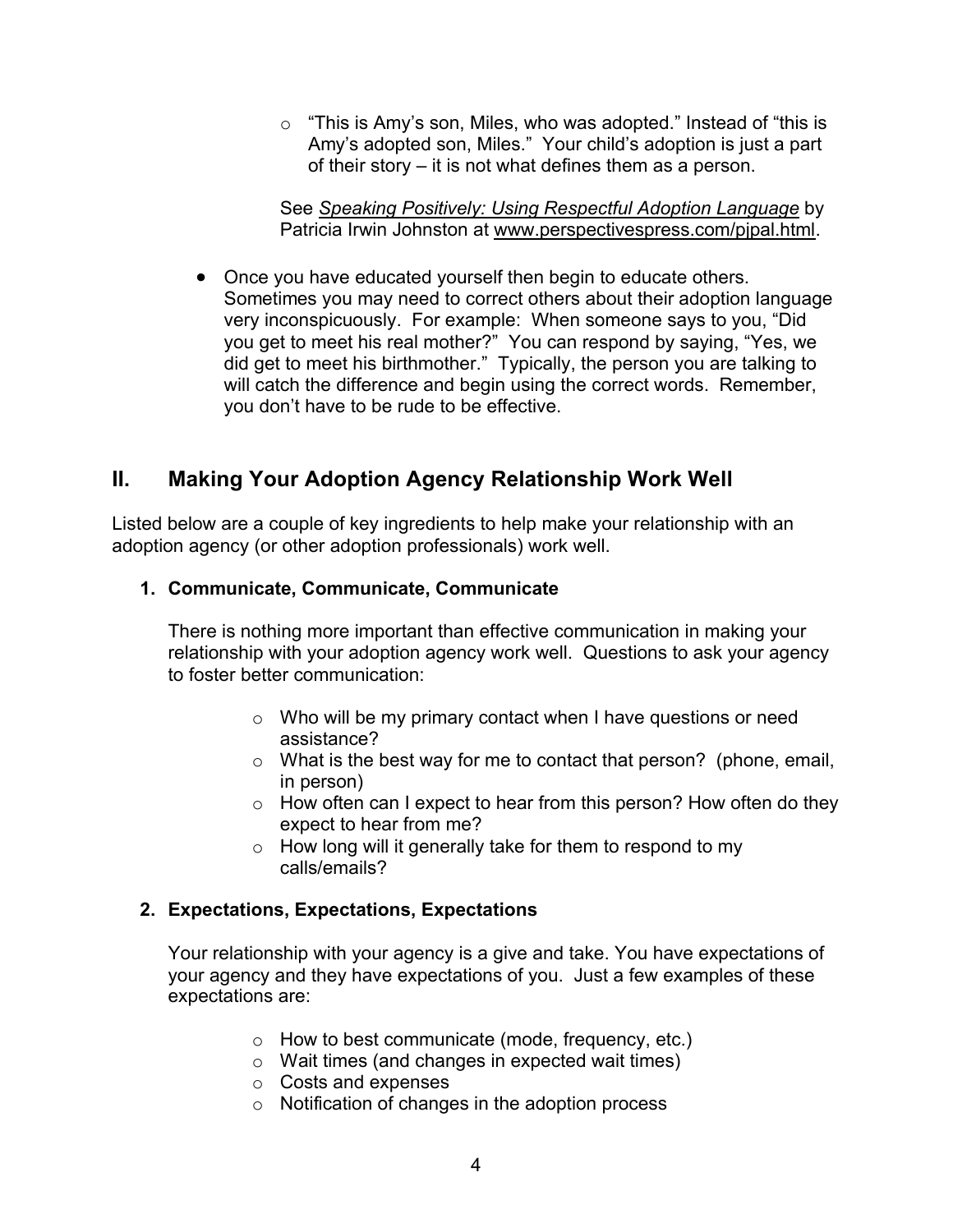It is very important to clearly establish the proper expectations with your agency early on in the adoption process in order to avoid as much frustration as possible.

#### **3. Flexibility, Flexibility, Flexibility**

One of the keys to a successful relationship with your agency is the understanding that there are many situations that are out of your control and out of the control of your agency – especially in international adoption. For example:

- o Changes in in-country government procedures
- o Implementation of new international laws and treaties
- o In-country bureaucratic "slow downs"
- o Accreditation changes
- o Local holidays
- o Political unrest
- o Unique circumstances in your case

It is critical to remember that flexibility with your agency is a two way street. With that said, flexibility has its limits. Always be willing to ask questions and seek quality and responsive service and to demand that your agency act ethically in every way.

### **III. Naming Younger Children**

How should we choose our child's name? Should we keep part of the name they were given at birth or the name chosen by our child's birthparents? What about choosing a name that is part of their culture/heritage or the name I have always dreamed of choosing for my child?

These could very well be questions that you find yourself asking and there is definitely plenty of information and opinions out there related to this topic. Therefore, it may be worthwhile and fun for your family to think about this and decide what is best before you bring your child home. Each family and adoption situation comes with its own unique and special circumstances. Only your family can decide what is "right" for you and your child. There is no right or wrong answer to these questions, although there certainly are some things to consider particularly as children get older. So enjoy researching all the different name options and buy as many naming books as you would like. Make naming your child an exciting time for your family and something to look forward to discussing while you wait.

Below are links related to naming as it pertains to adoption. Keep in mind that there is no "right" answer that applies to all situations.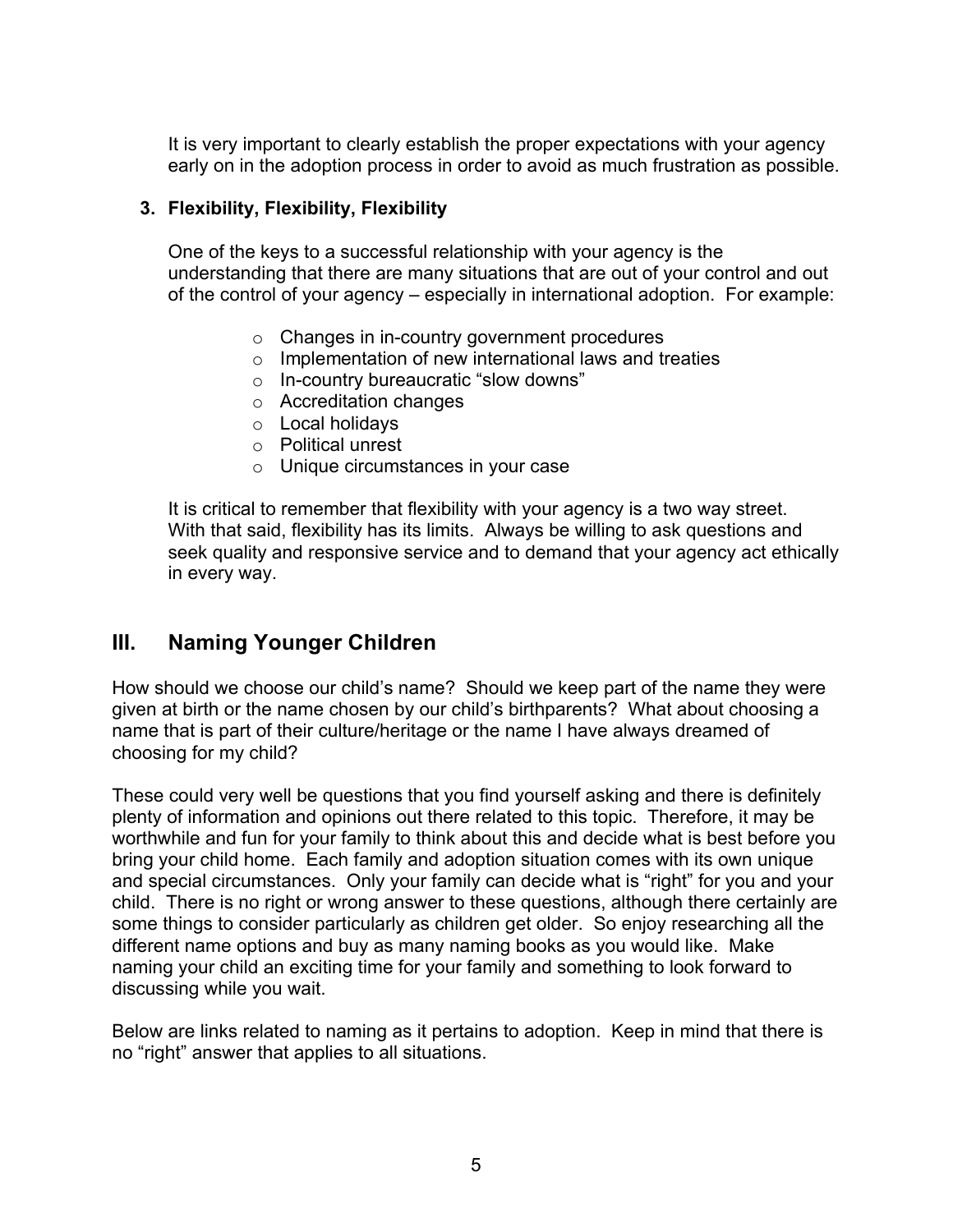- What's In A Name? from *Adoptive Families* [h](http://adoptivefamilies.com/articles.php?aid=709)[ttp://adopti](http://adopti)[vefamilies.com/articles.php?aid=709](http://adoptivefamilies.com/articles.php?aid=709)
- The Name Game from *Adoptive Families* h[ttp://ww](http://www)[w.adoptivefamilies.com/articles.php?aid=201](www.adoptivefamilies.com/articles.php?aid=201)
- Naming Madison from *Adoptive Families* [h](http://www.adoptivefamilies.com/hot-topic.php)[ttp://ww](http://www)[w.adoptivefamilies.com/hot](www.adoptivefamilies.com/hot)[-topic.php](http://www.adoptivefamilies.com/hot-topic.php)
- Share your story What's in a name? from *Adoptive Families*  (Responses to the article "Naming Madison") h[ttp://ww](http://www)[w.adoptivefamilies.com/articles.php?aid=1442](www.adoptivefamilies.com/articles.php?aid=1442)
- Considerations for Naming Your Trans-Racially or Inter-Culturally Adopted Child [h](http://library.adoption.com/blended-families/considerations-for-naming-your-trans-racially-or-inter-culturally-adopted-child/article/510/1.html)[ttp://library](http://library)[.adoption.com/blended-families/considerations-for-](http://library.adoption.com/blended-families/considerations-for-naming-your-trans-racially-or-inter-culturally-adopted-child/article/510/1.html)naming-yourtrans-racially-or-inter-culturally-adopted-child/article/510/1.html
- Adoption is a Family Affair! by Patricia Irwin Johnston (See specifically the chapter entitled *Home At Last*, discussing the idea of "naming as claiming")

## **IV. Choosing a Pediatrician**

For several reasons interviewing pediatricians can be a productive way to spend some of your "waiting" time. First, it is helpful because your pediatrician may serve as a valuable person to speak with when you receive a referral or after you have accepted a referral. Giving your pediatrician a medical history to review prior to your child's arrival will allow them to prepare and have a plan in place prior to your first doctor visit. It is also nice to already feel comfortable and have a relationship with the pediatrician you have chosen.

Adoptive parents should take time to find a pediatrician who is sensitive to adoption and one who has experience working with children who were adopted. Finding a pediatrician with a positive attitude toward adoption and one who is willing to work with you on matters that specifically relate to your adoption situation is important. The physicians' knowledge of adoption, attitude towards adoption and his or her attitude toward your specific referral will likely be evident after spending some time discussing these topics with him or her.

In addition, if you plan to adopt a child internationally it is beneficial to find a pediatrician who is familiar with the full battery of testing that needs to be completed once your child has arrived home. If you use an international adoption doctor to review your referral, they will most likely provide you with a list of recommended tests to take to your pediatrician. This information can also be found in your physician's Red Book, the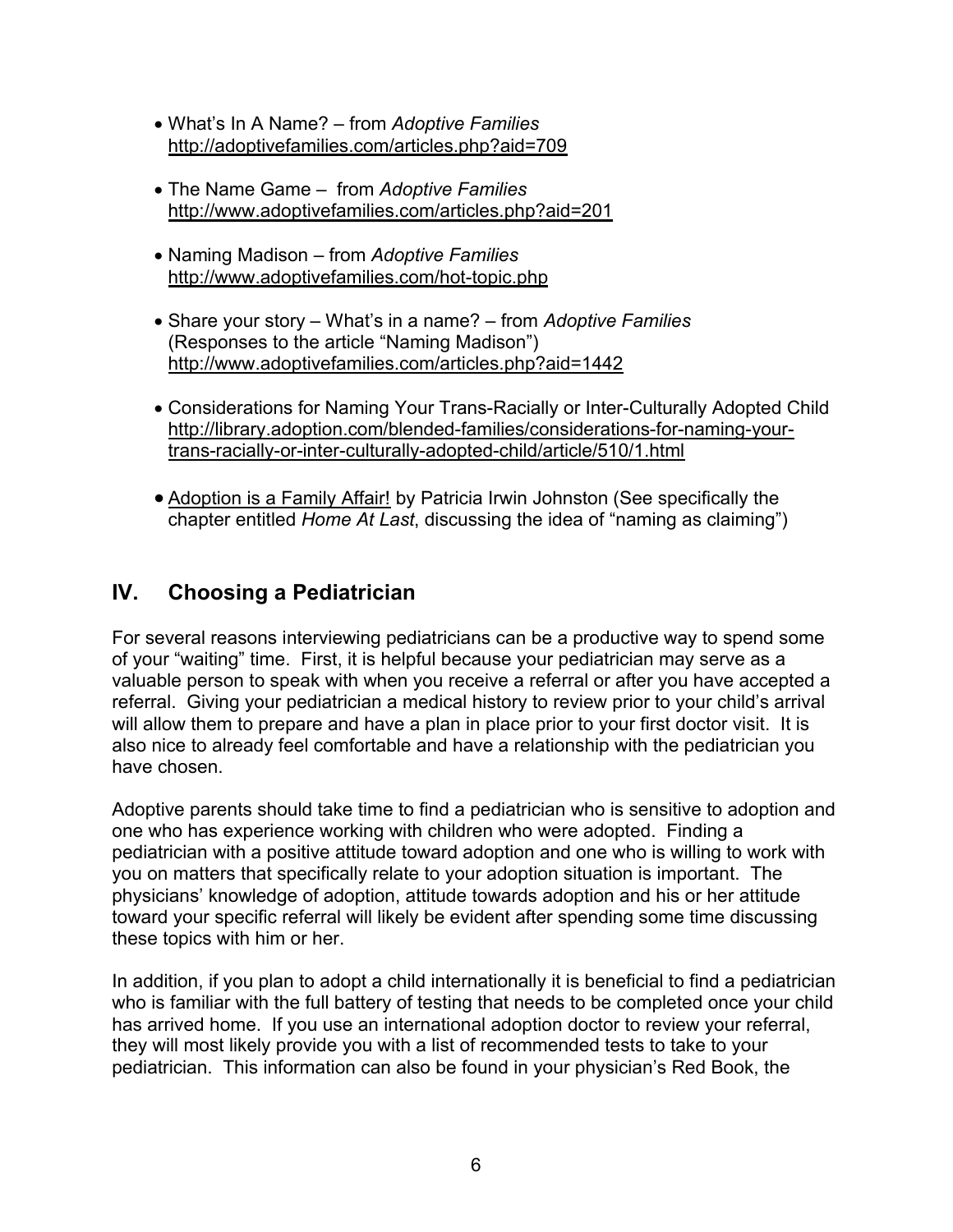report from the Committee on Infectious Diseases, and from the American Academy of Pediatrics.

See the special section, Adoption Medicine, on the *Adoptive Families* magazine website at <http://adopti>vefamilies.com/medical for more information on post-arrival medical evaluations and other adoption medicine topics.

## **V. Thinking Through Accepting a Referral**

After being presented with a referral, you may find yourself ready to say "yes" right away. However, for some, a referral may raise questions, concerns, fears or simply the desire to conduct further research. Whether due to a particular medical condition or diagnosis, a family history of mental illness or the fact that the birthmother engaged in high-risk behaviors during the pregnancy, it is important to take the necessary time before accepting a referral in order to be sure that you can provide the best medical care and can be the best loving family for this child. After you have gathered as much information as possible you may also want to seek out medical professionals who are able to answer questions specific to your situation. After all, you do not want to feel that you have made a decision based on a lack of knowledge and/or fear.

Below we have provided some basic steps to help you as you think through whether to accept a referral.

## **Step One:**

## **Pray**

We believe that God is the ultimate professional and absolute best counselor in the field of adoption. Taking your fears, questions and uncertainties to Him is a crucial step. We most certainly recommend that you spend time praying about your referral, while at the same time being careful to guard your heart, realizing that it is okay to keep your referral information private. In other words, you do not have to share every detail of your referral with everyone who asks.

## **Step Two:**

## **Gather Information, Research, and Conduct Your Own Assessment**

Make sure that you have gathered all available information from your agency. If you are adopting internationally, this may mean that you have relatively little medical information to go on. Those adopting domestically may have more medical information and and/or medical history on the child and his/her birthparents. Every adoption situation is different and therefore the information you receive will be specific to your case. If there is something you would like to know, don't be afraid to ask your agency in the case that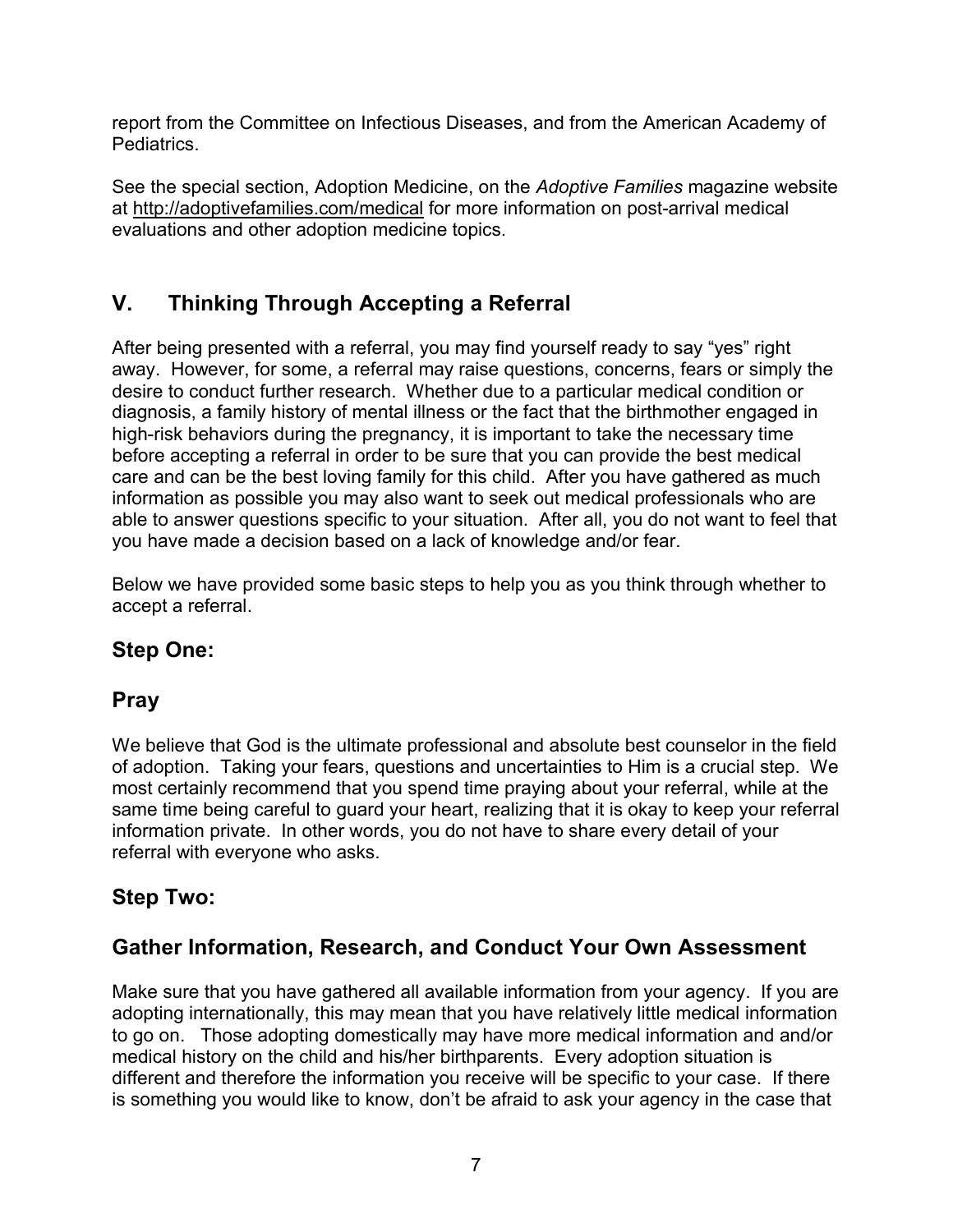it may be available. All of this information will be helpful as you pursue research on your own and seek the help of medical professionals and other experienced adoptive parents. Gathering information and researching the situation surrounding your referral will not only educate you on the type of professional you may need to work with, but it will also give you important information so that you can provide the best care for your child if you accept the referral.

For more information see the Pre-Adoption Medical Assessment and Developmental Indicators Chart (w[ww.adoptivefamilies.com/articles.](www.adoptivefamilies.com/articles)php?aid=1040) from *Adoptive Families* magazine. This article provides helpful tips on understanding what referral information you may receive on a child and how to go about assessing the information you have been given. This article also includes a developmental indicators chart which may be very helpful in understanding typical developmental milestones.

## **Step Three**:

## **Speak with Medical Professionals if Needed**

It may be that you need to seek advice from an experienced medical professional or experienced adoptive families in order to better understand the needs surrounding your referral. This information will not only help you make an educated decision, but will also provide you with valuable information in raising your child and providing the best care for him/her.

Your pediatrician or family physician is a great starting place. Keep in mind that it is always beneficial to speak with someone who has experience in the area of adoption. If needed, your pediatrician can refer you to a professional with specific medical expertise related to your referral situation.

For more information see the American Pediatrics Section on Adoption and Foster Care (w[ww.aap.org/sections/adoption\)](www.aap.org/sections/adoption). The member physicians of this section of the American Academy of Pediatrics have specific adoption and foster care experience.

In addition, listed below are a few references for international adoption physicians. These professionals can provide pre-adoption counseling, review of referral information and some will provide consultation during travel. Check with each professional to find out what services are provided. There are certainly many more doctors who specialize in international adoption and this list is simply to give you a place to start in finding a physician that meets your needs. These physicians will use all the information you have provided in an effort to help you make an educated decision. They may also suggest more questions that you can ask your agency in order to gain further information.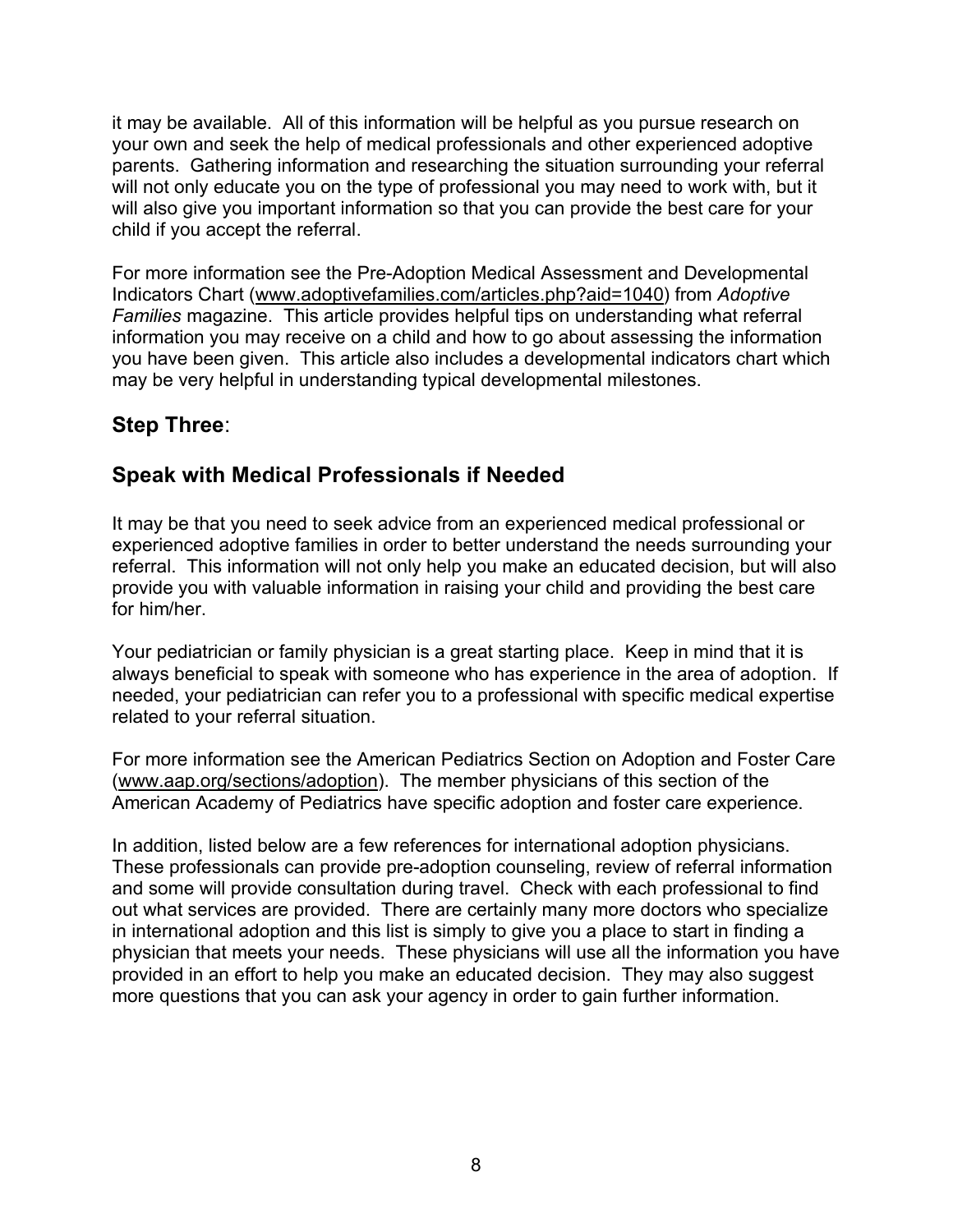#### **Julia Bledsoe, M.D.**

**Dr. Julian Davies, M.D.** University of Washington – Seattle Pediatric Care Center Center for Adoption Medicine 4245 Roosevelt Way, N.E. Seattle, WA 98105 Phone: 206-598-3006 h[ttp://ww](http://www)[w.adoptmed.org/](www.adoptmed.org/)

Dr. Bledsoe and Dr. Davies will review your medical information and consult with you by phone when you travel. Dr. Bledsoe is an adoptive parent herself and has completed a great deal of research on fetal alcohol syndrome (FAS) and internationally adopted children. Approximately 50% of their clients are adopted internationally. Dr. Bledsoe and Dr. Davies also provide consultation to families adopting domestically.

#### **Dana E. Johnson, M.D.**

International Adoption Clinic University of Minnesota Minneapolis, MN Phone: 612-626-2928

#### **Jerri Ann Jenista, MD**

Adoption/Medical News Ann Arbor, MI Phone: 734-668-9492

#### **International Adoption Medicine at Children's Medical Center**

Dallas, Texas Phone: 214-456-6788 [http://w](http://www.childrens.com/specialties/template.cfm?groupid=105&pageid=503)[ww.childrens.com/specialties/template.cfm?groupid=105&pageid=503](www.childrens.com/specialties/template.cfm?groupid=105&pageid=503)

#### **North Texas International Adoption Clinic at the Child Study Center– Ft. Worth, Texas**

Ft. Worth, Texas Phone: 817-390-2929 w[ww.ntiac.org](www.ntiac.org)

#### **Texas Children's Health Center for International Adoption – Houston, TX**

6621 Fannin Street, CC 1570 Houston, TX 77030 Phone: 832-822-1038 Toll free: 1-866-824-5437 w[ww.texaschildrens.org/CareCenters/InternationalAdoption/Default.aspx](www.texaschildrens.org/CareCenters/InternationalAdoption/Default.aspx)